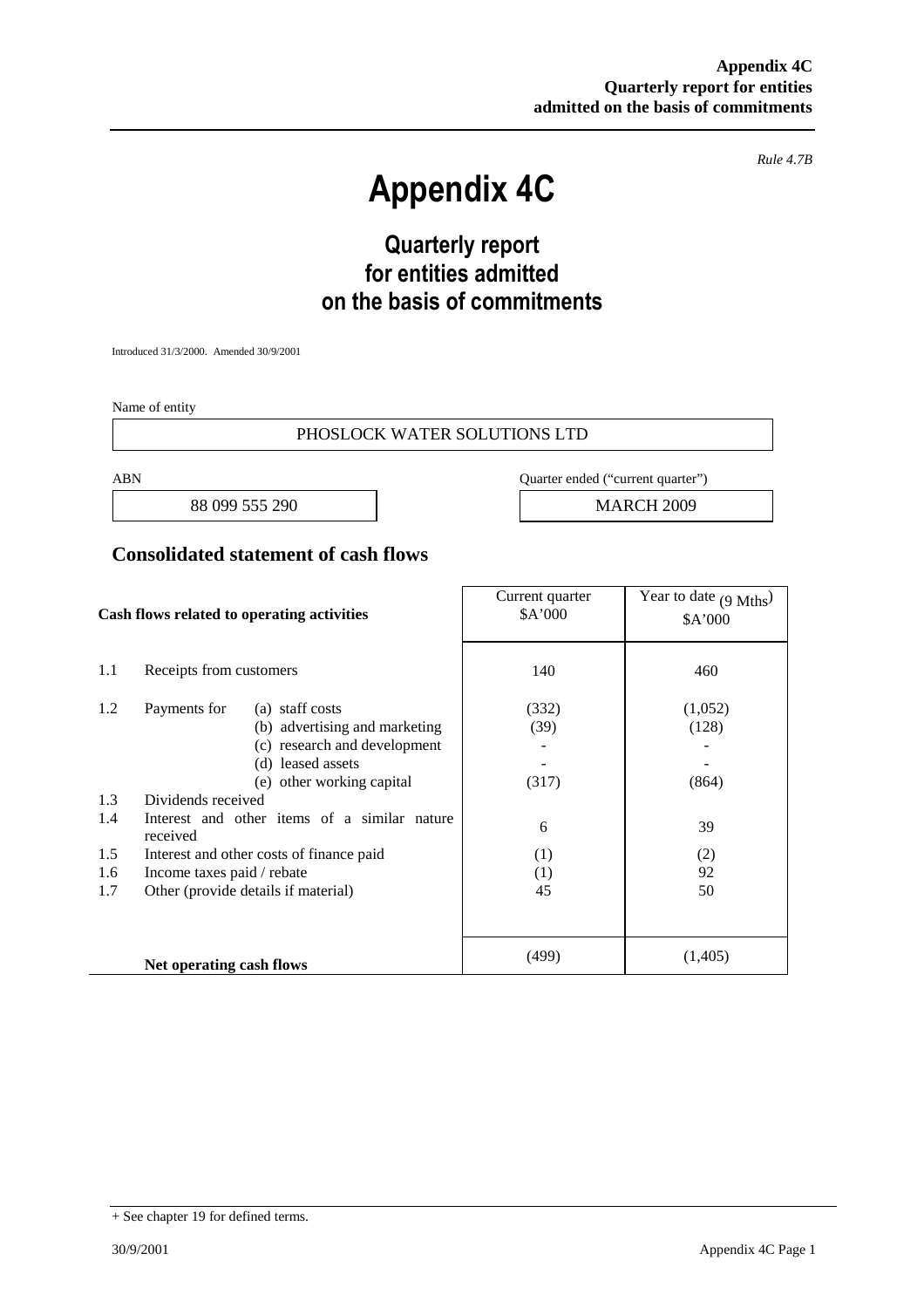|                                              |                                                                                                                                                                                                                                                 | Current quarter<br>\$A'000 | Year to date $(9 \text{ Mths})$<br>\$A'000 |
|----------------------------------------------|-------------------------------------------------------------------------------------------------------------------------------------------------------------------------------------------------------------------------------------------------|----------------------------|--------------------------------------------|
| 1.8                                          | Net operating cash flows (carried forward)                                                                                                                                                                                                      | (499)                      | (1,405)                                    |
| 1.9                                          | Cash flows related to investing activities<br>Payment for acquisition of:<br>(a) businesses (item 5)<br>(b) equity investments<br>(c) intellectual property<br>(d) physical non-current assets<br>(e) other non-current assets                  | (58)<br>(1)                | (79)<br>(3)                                |
| 1.10                                         | Proceeds from disposal of:<br>(a) businesses (item 5)<br>(b) equity investments<br>(c) intellectual property<br>(d) physical non-current assets<br>(e) other non-current assets                                                                 | $\overline{4}$             | 46                                         |
| 1.11<br>1.12<br>1.13                         | Loans to other entities<br>Loans repaid by other entities<br>Other (provide details if material)                                                                                                                                                |                            |                                            |
|                                              | Net investing cash flows                                                                                                                                                                                                                        | (55)                       | 36                                         |
| 1.14                                         | Total operating and investing cash flows                                                                                                                                                                                                        | (554)                      | (1,369)                                    |
| 1.15<br>1.16<br>1.17<br>1.18<br>1.19<br>1.20 | Cash flows related to financing activities<br>Proceeds from issues of shares, options, etc.<br>Proceeds from sale of forfeited shares<br>Proceeds from borrowings<br>Repayment of borrowings<br>Dividends paid<br>Other – Capital raising costs |                            | 1,750<br>31<br>(3)<br>(31)                 |
|                                              | Net financing cash flows                                                                                                                                                                                                                        | $\boldsymbol{0}$           | 1,747                                      |
|                                              | Net increase (decrease) in cash held                                                                                                                                                                                                            | (554)                      | 378                                        |
| 1.21<br>1.22                                 | Cash at beginning of quarter/year to date<br>Exchange rate adjustments                                                                                                                                                                          | 1,275<br>(10)              | 350<br>(17)                                |
| 1.23                                         | Cash at end of quarter                                                                                                                                                                                                                          | 711                        | 711                                        |

<sup>+</sup> See chapter 19 for defined terms.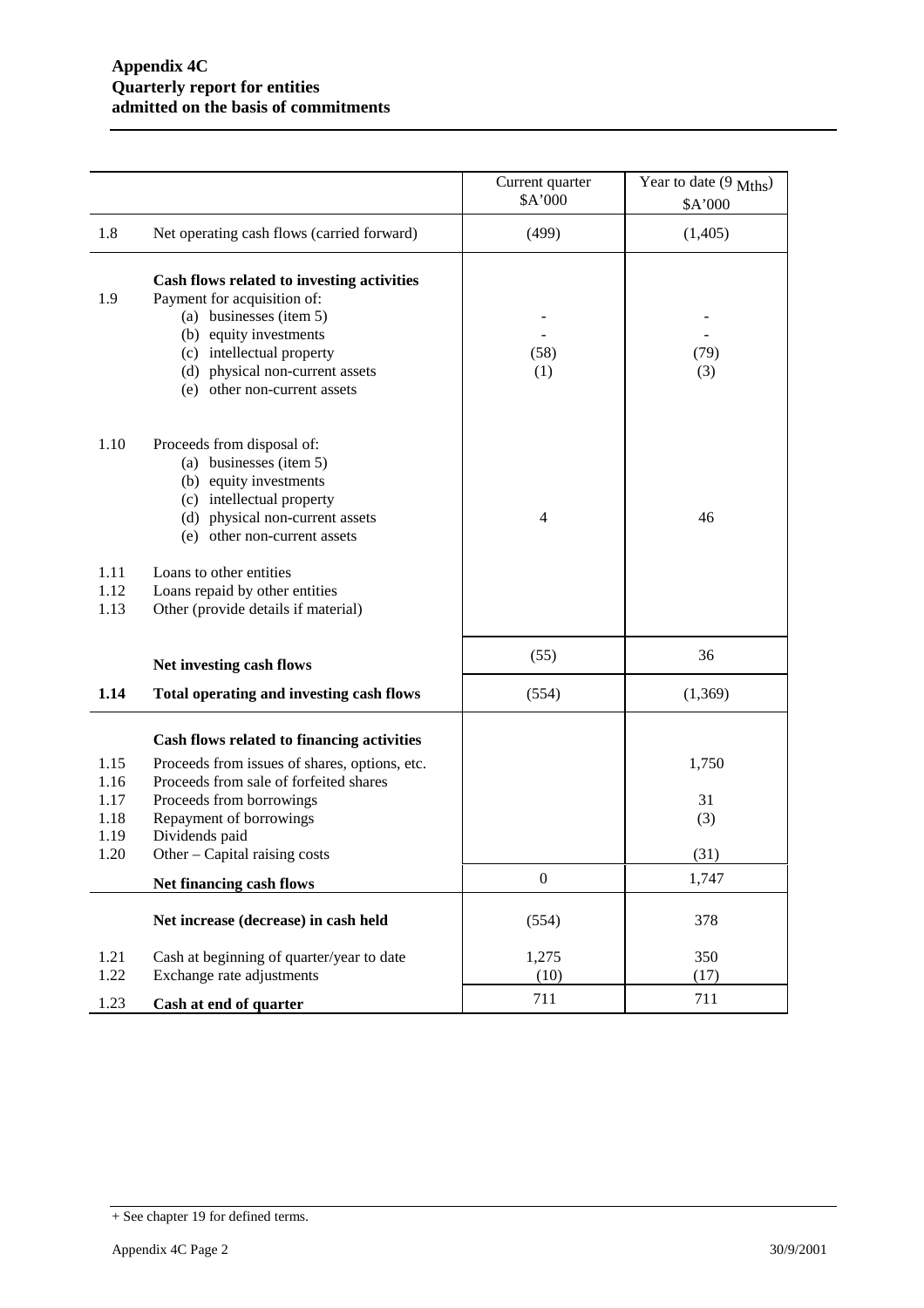### **Payments to directors of the entity and associates of the directors Payments to related entities of the entity and associates of the related entities**

|      |                                                                  | Current quarter<br>\$A'000 |
|------|------------------------------------------------------------------|----------------------------|
| 1.24 | Aggregate amount of payments to the parties included in item 1.2 | 95                         |
| 1.25 | Aggregate amount of loans to the parties included in item 1.11   |                            |
|      |                                                                  |                            |

1.26 Explanation necessary for an understanding of the transactions During the period \$62,500 was paid as Executive Director salaries and \$33,000 paid as Directors fees

### **Non-cash financing and investing activities**

- 2.1 Details of financing and investing transactions which have had a material effect on consolidated assets and liabilities but did not involve cash flows
- 2.2 Details of outlays made by other entities to establish or increase their share in businesses in which the reporting entity has an interest

### **Financing facilities available**

*Add notes as necessary for an understanding of the position. (See AASB 1026 paragraph 12.2).*

|              |                             | Amount available<br>\$A'000 | Amount used<br>\$A'000 |
|--------------|-----------------------------|-----------------------------|------------------------|
| $\mathbf{R}$ | Loan facilities             | -                           | -                      |
| 32           | Credit standby arrangements |                             | -                      |

<sup>+</sup> See chapter 19 for defined terms.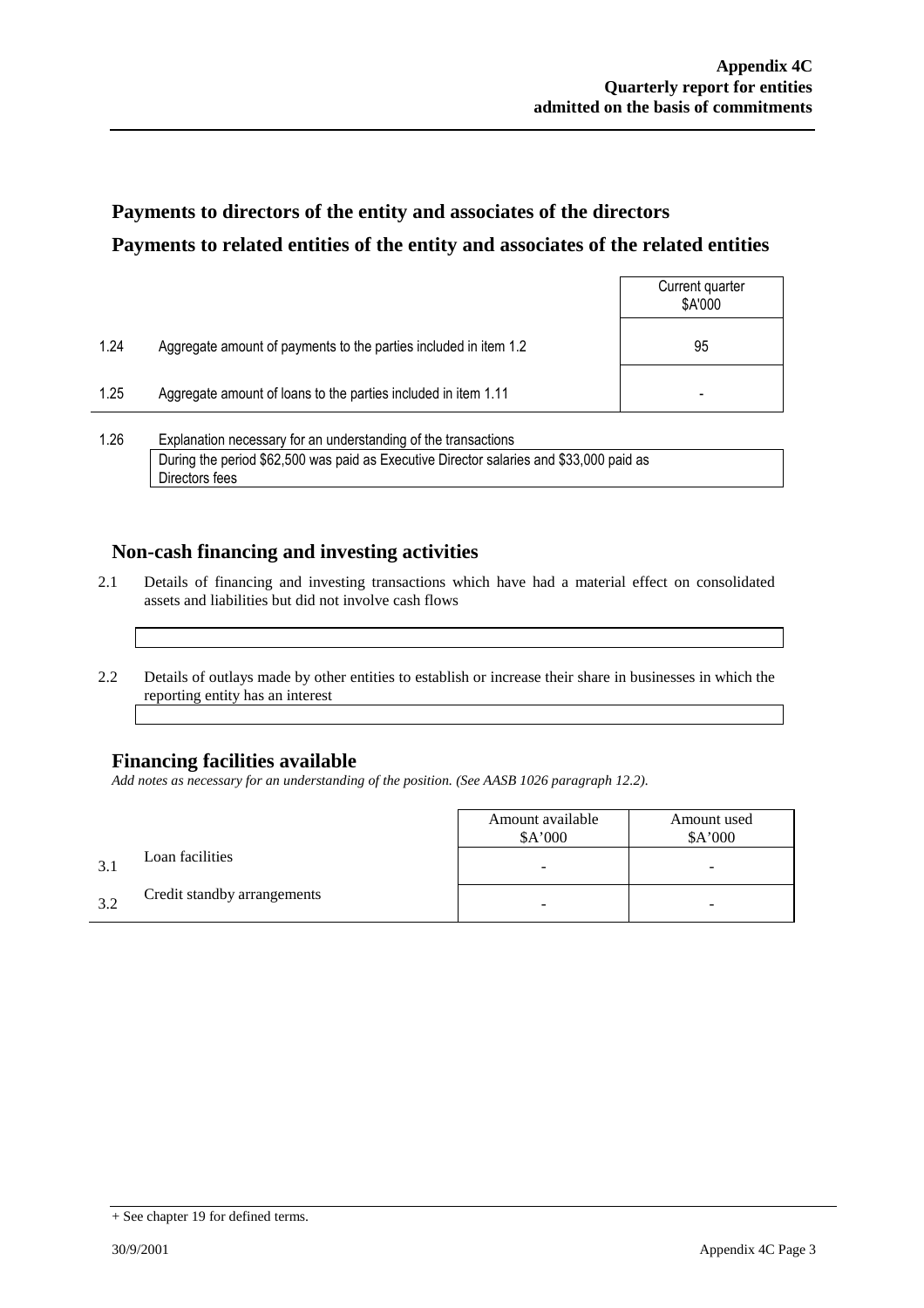### **Reconciliation of cash**

| Reconciliation of cash at the end of the quarter (as<br>shown in the consolidated statement of cash flows) to<br>the related items in the accounts is as follows. |                                                  | Current quarter<br>\$A'000 | Previous quarter<br>\$A'000 |
|-------------------------------------------------------------------------------------------------------------------------------------------------------------------|--------------------------------------------------|----------------------------|-----------------------------|
| 4.1                                                                                                                                                               | Cash on hand and at bank                         | 600                        | 1,246                       |
| 4.2                                                                                                                                                               | Deposits at call                                 |                            |                             |
| 4.3                                                                                                                                                               | Bank overdraft                                   |                            |                             |
| 4.4                                                                                                                                                               | Other $-$ Term deposit                           | 29                         | 29                          |
|                                                                                                                                                                   | <b>Total: cash at end of quarter</b> (item 1.23) | 725                        | 1,275                       |

Acquisitions and disposals of business entities

|     |                                              | Acquisitions<br>$(Item\ 1.9(a))$ | Disposals<br>$(Item\ 1.10(a))$ |
|-----|----------------------------------------------|----------------------------------|--------------------------------|
| 5.1 | Name of entity                               |                                  |                                |
| 5.2 | Place of incorporation<br>or registration    |                                  |                                |
| 5.3 | Consideration for<br>acquisition or disposal |                                  |                                |
| 5.4 | Total net assets                             |                                  |                                |
| 5.5 | Nature of business                           |                                  |                                |
|     |                                              |                                  |                                |

<sup>+</sup> See chapter 19 for defined terms.